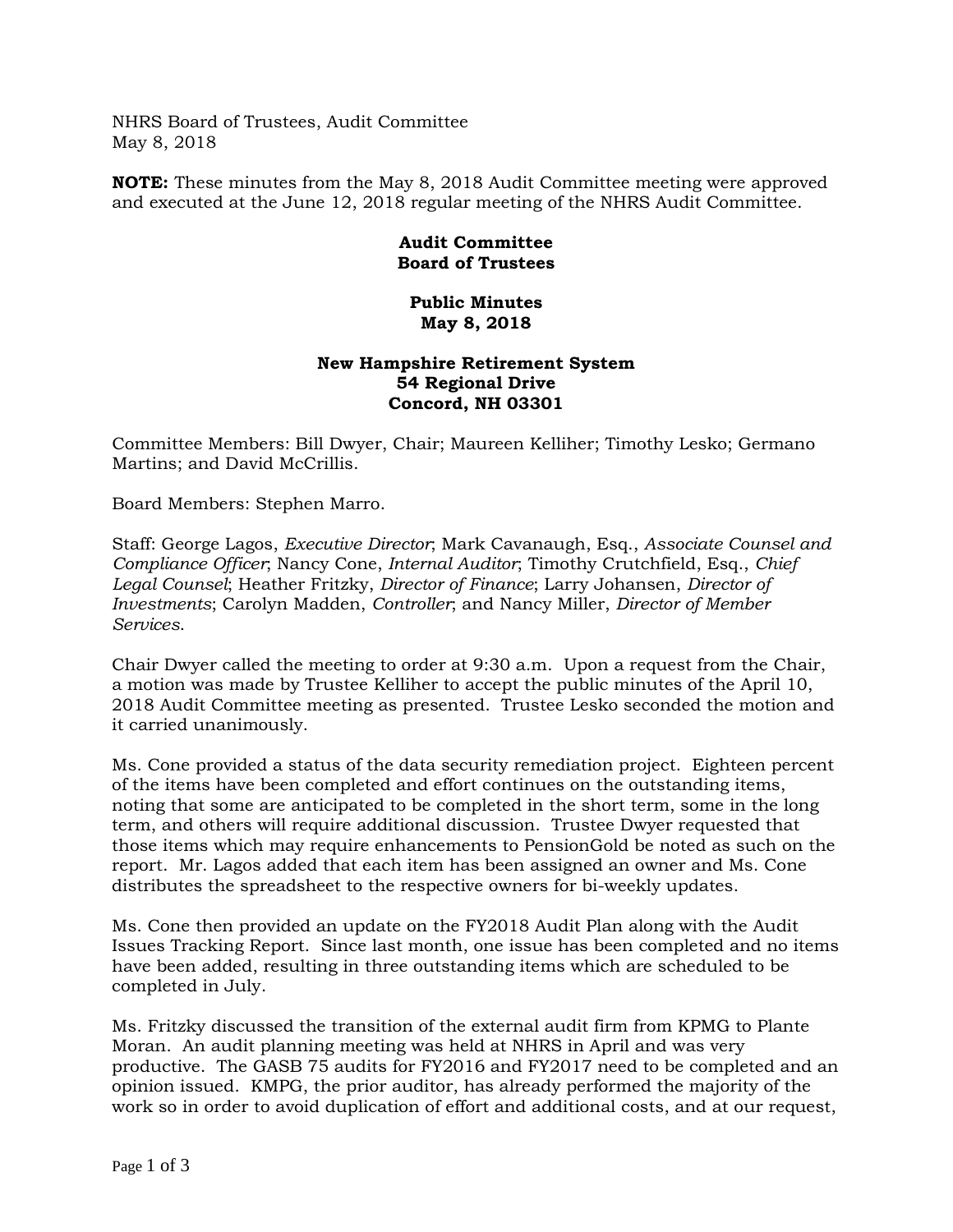KPMG has indicated that they would complete the remaining audit work starting in June and issue an audit opinion in August, at an estimated cost of \$65,000 to \$70,000. An engagement letter was submitted for the Committee's review. Trustee Dwyer would like to include in the letter a requirement that KPMG is to provide weekly audit status updates to NHRS. Ms. Fritzky agreed and will add that to the engagement letter. Mr. Lagos added that as KPMG is also the auditor for the State of New Hampshire, they have a vested interest in completing the NHRS GASB 75 audit in a timely manner in order to incorporate it into the state's audit and financial reporting.

Upon request from the Chair, a motion was made by Trustee McCrillis that the Audit Committee accept and approve the KPMG engagement for the GASB 75 Audits of the Schedules of Employer Allocations and Schedules of OPEB Amounts by Employer and related notes to the schedules as of and for the years ended June 30, 2016 and 2017, as presented today, subject to successful contract negotiations. Trustee Martins seconded the motion and it carried unanimously.

Mr. Lagos then discussed the request to enhance PensionGold to allow for better segregation of user access rights with respect to changing member/retiree demographic information. This is in process and is scheduled to be included in the PensionGold update at the end of May. Additionally, NHRS has received a cost estimate to automatically generate confirmation letters when demographic information is changed in PensionGold, which should also be included in the May update.

In accordance with the Procurement Policy, which requires disclosure to the Board of contracts less than \$25,000, Mr. Lagos then discussed two such contracts. One is for the organization's copiers for which the current contract is expiring in June and the other is to upgrade Microsoft Office from version 2010 to version 2016, as support for version 2010 will end in 2020. Mr. Lagos also provided the Committee with a memo that summarizes the contract activity for FY2017 and FY2018.

Chair Dwyer stated he would like to give the Committee an opportunity to meet in non-public session with Ms. Cone, the Internal Auditor, to discuss the FY2019 Risk Assessment and draft Audit Plan. At 10:05AM, on a motion by Trustee Kelliher, seconded by Trustee McCrillis, the Committee voted to enter into a non-public session under RSA 91-A:3, II(c) to discuss a matter which could adversely impact the reputation of someone other than a member of the public body, on a roll call vote, as follows:

Ayes: Trustees Dwyer, Kelliher, Lesko, Martins and McCrillis. Nays: None.

At the request of the Chair, Ms. Cone remained for the non-public session.

On a motion by Trustee Kelliher, seconded by Trustee Lesko, the Committee unanimously voted to conclude the non-public session at 10:25AM. No votes were taken during the non-public session. The Committee expects to finalize its review of, and take action to approve, the FY2019 Audit Plan at the June 12 meeting.

No further business came before the meeting.